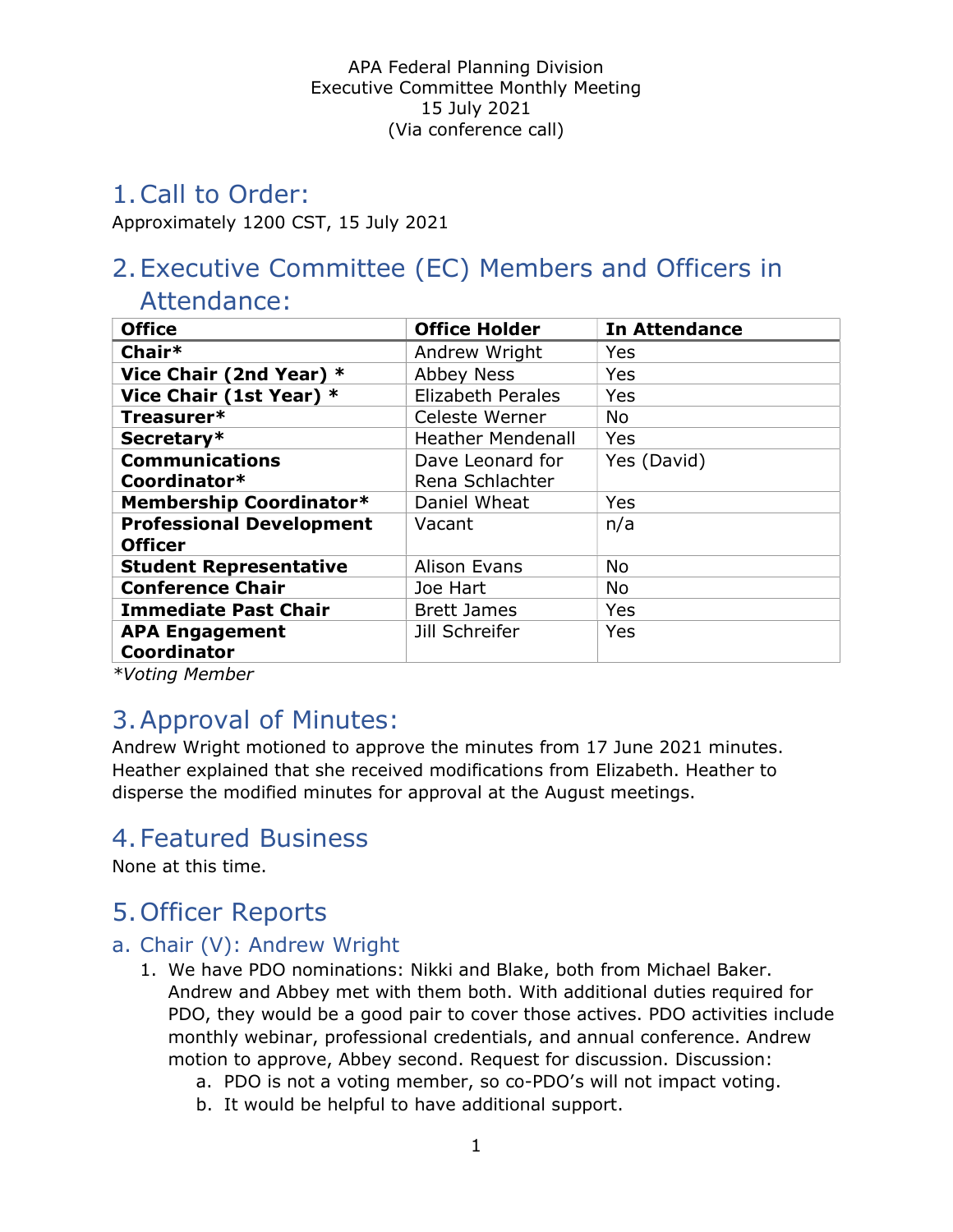- c. The nominees have ideas for professional development.
- d. Perhaps there should be a team to help transition. Agreed.

Motioned approved unanimously.

- 2. Andrew noted that his email address has changed and requested that EC members use his gmail.
- 3. He is still planning on end of August/early September for the business meeting.

# b. Conference Chair (NV): Joe Hart

Nothing to report this month.

# c. Senior Vice Chair (V): Abbey Ness

Conversation regarding disconnect of FPD workshop from APA. Cost is a factor. Consideration should be given to what, if any, long-range impacts to our members and FPD if we separate now. EC had requested that she look at a few data points:

- 1. APA Feedback Divisions Council
	- a. It is not required, and we should do what is best for our members. No obligation to do what we have done in the past.
- 2. Survey to Members
	- b. 67 responses, most who plan to attend FPD do not plan to attend NPC.
	- c. Most responses were ambivalent to them being held together.
	- d. Many people who have attended FPD have not attended NPC.
	- e. Additional comments: FPD is the only event for our industry. She will send out survey results and comments. Her primary take away is that we do not have consensus from our members.
- 3. Gathering info on budget
	- f. Cost comparison between San Diego and Norfolk. Cost for food and beverage, per diem was considered. Norfolk is half the cost of San Diego.
	- g. Concern is that San Diego could put FPD EC budget in a compromised position.

#### DISCUSSION:

- Both representatives from APA were supportive of splitting off from the conference, however if we split this does not mean that FPD would not attend NPC and run a booth. It offers a little more flexibility, and we have a Senior Vice Chair who is willing to take the possibility of change on.
- Agreement that cost is a consideration and should be part of the selection methodology. Is it up to the Chair to decide or do we set them up years in advance? What is the process and methodology? Second, could there be a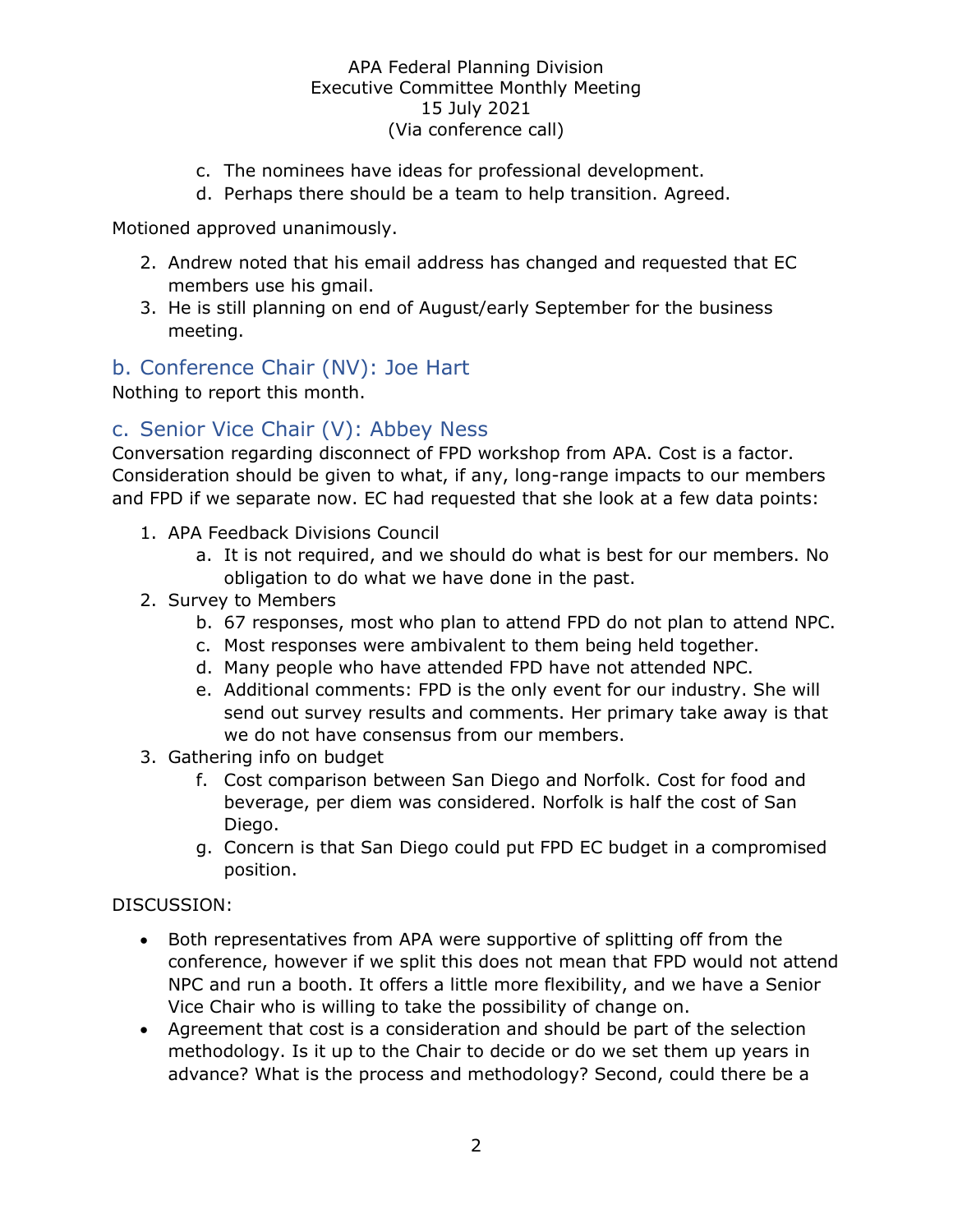hybrid approach? There are pros and cons. If Federal employees are not showing up, then contractors may not want to join.

- There is appreciation for trying new things and the research and thought Senior Vice Chair has put in. If we had a long-range approach, that would simplify the planning from year to year. One benefit is that we can select cities with large Federal presence. That said, our members learn from non-Federal planners and enhancements from locations such as NYC. Regarding hybrid, there may be ways to take advantage of that. To increase the types of agencies that are involved at conference.
- Consider the hybrid costs, timing, set parameters.
- Setting the parameters for the Senior VC and future Senior VCs would be helpful. Some of other items such hybrid is further down the line. Definition of roles and expectations, including budgets should be part of the consideration. Propose a city and time frame and that you can execute within a budget.
- We do not have anything in the by-laws. Is this a consideration for the future. If we make the decision to move forward with not following NPC, we need to decide on location so that we can move on to the next steps for a successful workshop.
- Senior VC: Motion to move FPD workshop for 2022 from San Diego to Norfolk. Second.
	- o Chair suggested that Junior VC examine what potential parameters for this decision making. Elizabeth suggested to survey the members afterward to see if this is preferred for the members.
- How will this work for Federal employees?
	- o It is difficult to get budget approvals for one conference let alone two. He would expect that there will be a hit to Navy unless. Concerned about changing course on hybrid. Encouraged the EC to consider the long-range view.

Senior VC: Her goal is to use Norfolk to improve our financial status so that we do not operate from a \$0 budget. She is confident that we can pull this off and pull it off well to set FPD in a good financial footing

Four "I's, one abstained. The motion passes.

Chair: Request for Elizabeth to work on the long-range planning components. Perhaps bylaws will need to be updated.

Senior VC will provide the budget next month.

- d. Junior Vice Chair (V): Elizabeth Perales
	- 1. She has developed a list of tasks to prepare for Fall workshop.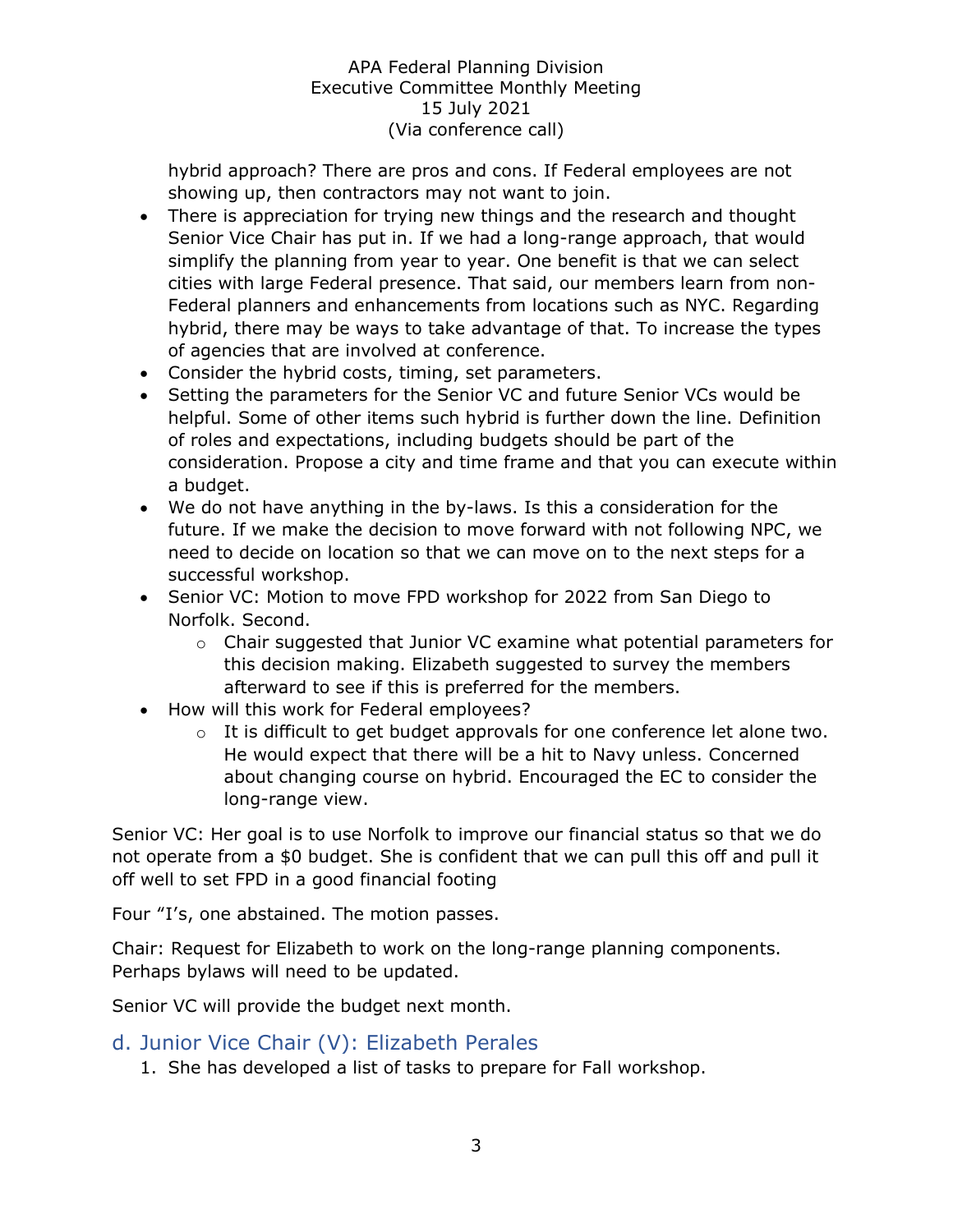- a. Tracks were decided last meeting and targeted outreach was completed.
- b. Currently developing a schedule and will send out to the EC for volunteers' opportunities.
- c. Is there an EC preference on timing of the conference? Looking at November or later October.
	- i. One month is not better than another.
- d. Is this going to a hybrid? Has not been determined yet. Once agencies are contacted and if there are a lot of local presenters, then local. If not, then it will be virtual.
- e. Senior Vice Chair: She is looking to adjust the time frame for awards and sessions, so earlier would be better.
- 2. Fall Workshop 2021: Potential session tracks were shared. She would like to target additional agencies such as Space Force. She requested that we reach out to our POCs at these to support.
	- a. The potential session list will be shared via email.
	- b. FPD cannot support the fall workshop financially, so that is a planning consideration.

# e. Immediate Past Chair (NV): Brett James

- 1. Nominations have been submitted and APA elections will start  $\sim$ 19 July and run in August.
	- a. Chair: was this timeframe sooner last year? Did it shift to the right? Brett: the timeline is pretty standard and thinks it is the same.
- f. Treasurer (V): Celeste Werner
	- a. N/A

### g. Secretary (V): Heather Mendenall

1. Changing the cadence of minute distribution. Will distribute minutes earlier for review and comment. Will also include the minutes in the monthly meeting reminder.

# h. Communications Coordinator (V): David Leonard for Rena **Schlachter**

- 1. Please send RAS items for five bullet Friday distribution.
- 2. Articles are needed for the newsletter. Currently has one and would like to get the newsletter published soon. The current article is from a consulting firm and make sure that it is not an advertisement.
	- a. Chair: include a note about new PDOs
	- b. Website: It is being updated as Heather trains and transitions to Joshua Copeland.